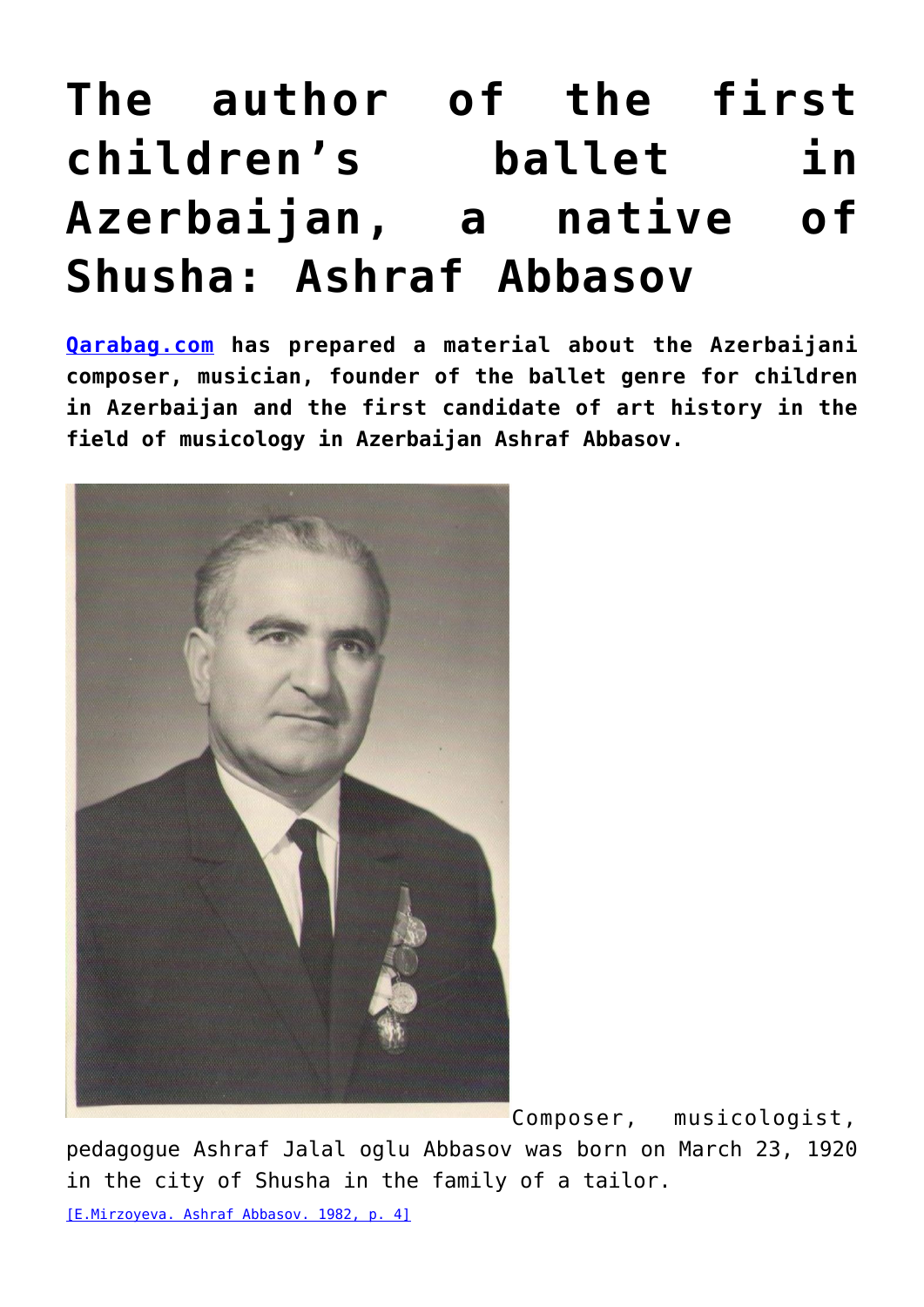[\["Bakinskiy Rabochiy" newspaper №29 \(22308\) 11.02.1992., p. 3\]](https://qarabag.com/wp-content/uploads/2022/06/Бакинский-рабочий.pdf) [\[History of Azerbaijani music. III issue. 2018 p. 451\]](https://qarabag.com/wp-content/uploads/2022/06/Azərbaycan-musiqi-tarixi.pdf)

Ashraf received his primary education at the music school (tar class) in Shusha. In 1936, on the Azerbaijani composer Uzeyir Hajibeyov's invitation, Ashraf Abbasov came to Baku and with his help entered the Azerbaijan State Music College (now Baku Music College at the Azerbaijan National Conservatory).

[\[E.Mirzoyeva. Ashraf Abbasov. 1982, p. 5-6\]](https://qarabag.com/wp-content/uploads/2022/06/мирзоева-2.pdf) [\[History of Azerbaijani music. III issue. 2018 p. 451\]](https://qarabag.com/wp-content/uploads/2022/06/Azərbaycan-musiqi-tarixi.pdf)

In 1938, Ashraf Abbasov participated in the first decade of Azerbaijani Literature and Art in Moscow (now Russia). He played the tar in the orchestra accompanying the production of Uzeyir Hajibeyov's musical comedy "Arshin mal Alan". In 1939, Ashraf Abbasov entered the composition class of the Azerbaijan State Conservatory (now the Baku Music Academy named after U.Hajibeyov).

[\[E.Mirzoyeva. Ashraf Abbasov. 1982, p. 6\]](https://qarabag.com/wp-content/uploads/2022/06/мирзоева-2.pdf) [\[History of Azerbaijani music. III issue. 2018 p. 453-454\]](https://qarabag.com/wp-content/uploads/2022/06/Azərbaycan-musiqi-tarixi.pdf) [\[Encyclopedia of Uzeyir Hajibeyov. 2003, p. 17\]](https://qarabag.com/wp-content/uploads/2022/06/Энциклопедия-Узеира-Гаджибекова.pdf)

In December 1939, Ashraf Abbasov was drafted into the ranks of the Soviet army and served in Belarus. There, he led the choir at the club of the military unit. However, in the book "History of Azerbaijani Music" of 2018 it is indicated that he was an ordinary musician of the military brass band of the 345th infantry regiment. With the beginning of the Great Patriotic War (1941-1945), Ashraf Abbasov volunteered for the front and participated in the battles near the town of Yelnya, not far from the village of Novopasskoye (Smolensk region, Russia). In those days he was seriously wounded in the arm and was subsequently demobilized from the army.

[\[E.Mirzoyeva. Ashraf Abbasov. 1982, p. 6-7\]](https://qarabag.com/wp-content/uploads/2022/06/мирзоева-2.pdf)

[\[History of Azerbaijani music. Volume three. 2018 p. 454-455\]](https://qarabag.com/wp-content/uploads/2022/06/Azərbaycan-musiqi-tarixi.pdf)

While improving his health after returning from the front, Ashraf Abbasov was engaged at the same time in teaching at the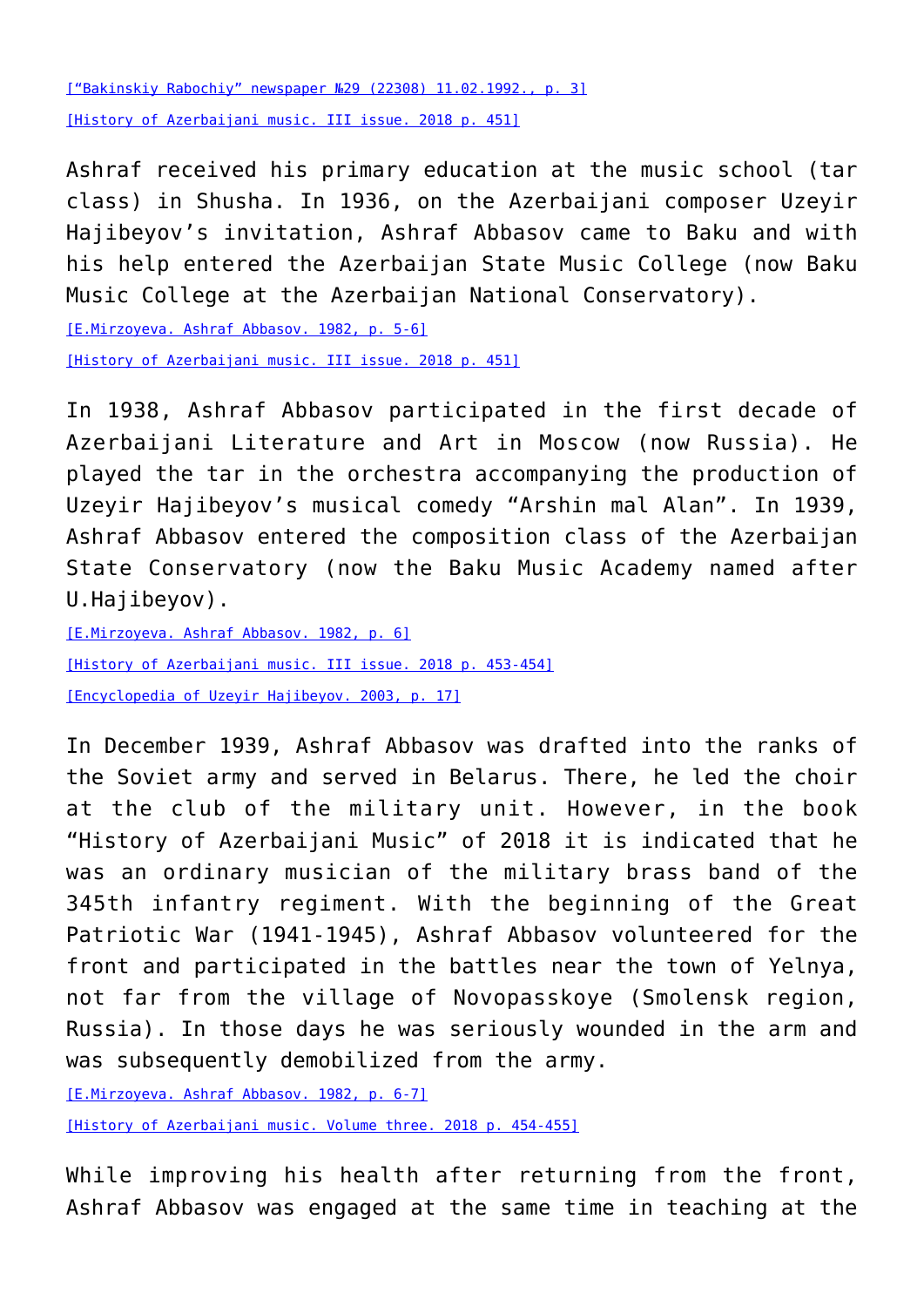Shusha Music School, and in 1942 was appointed its director. [\[Music Encyclopedia. Volume 1, 1973, p. 16\]](https://qarabag.com/wp-content/uploads/2022/06/Muzykalnaya_entsiklopedia_t_1.pdf) [\[E.Mirzoyeva. Ashraf Abbasov. 1982, p. 7\]](https://qarabag.com/wp-content/uploads/2022/06/мирзоева-2.pdf) [\[History of Azerbaijani music. III issue. 2018 p. 455\]](https://qarabag.com/wp-content/uploads/2022/06/Azərbaycan-musiqi-tarixi.pdf)

In 1945, Ashraf Abbasov created his first symphonic poem "Shusha". He is also the author of the following works: poems "The day will come" (1952), "Dramatic poem"; (1953\1962) "Concertino" for symphony orchestra (1942-1951). Russian composer Dmitri Shostakovich commented on the latest work: "Concertino by Ashraf Abbasov for orchestra with solo instruments is a fresh, bright, talented work. The author, obviously out of modesty, did not call it a concert. Excellent orchestration, richness of content, economical use of colors ensures that this work is firmly anchored in our repertoire." [\[E.Mirzoyeva. Ashraf Abbasov. 1982, p. 17;22-23\]](https://qarabag.com/wp-content/uploads/2022/06/мирзоева-2.pdf)

[\[History of Azerbaijani music. III issue. 2018 p. 458;460\]](https://qarabag.com/wp-content/uploads/2022/06/Azərbaycan-musiqi-tarixi.pdf)

[\[Music Encyclopedia. Volume 1, 1973, p. 17\]](https://qarabag.com/wp-content/uploads/2022/06/Muzykalnaya_entsiklopedia_t_1.pdf)

Ashraf Abbasov's "Dance suite" (1944) is one of the first examples of symphonic works that laid the foundation for symphonic music in Azerbaijan.

[\[E.Mirzoyeva. Ashraf Abbasov. 1982, p. 14\]](https://qarabag.com/wp-content/uploads/2022/06/мирзоева-2.pdf)

In 1943-1948 Ashraf Abbasov worked as a teacher and in 1947-1948 as the director of the Baku Music School.

[\["Bakinskiy Rabochiy" newspaper №29 \(22308\) 11.02.1992., p. 3\]](https://qarabag.com/wp-content/uploads/2022/06/Бакинский-рабочий.pdf)

[\[Music Encyclopedia. Volume 1, 1973, p. 16-17\]](https://qarabag.com/wp-content/uploads/2022/06/Muzykalnaya_entsiklopedia_t_1.pdf)

In 1948, Ashraf Abbasov graduated with honors from the Azerbaijan State Conservatory, and in 1952 graduated from the postgraduate course named after P.I. Tchaikovsky Moscow State Conservatory.

[\["Bakinskiy Rabochiy" newspaper №29 \(22308\) 11.02.1992., p. 3\]](https://qarabag.com/wp-content/uploads/2022/06/Бакинский-рабочий.pdf)

[\[History of Azerbaijani music. III issue. 2018 p. 458\]](https://qarabag.com/wp-content/uploads/2022/06/Azərbaycan-musiqi-tarixi.pdf)

[\[Theater Encyclopedia. Volume I. 1961, p. 18\]](https://qarabag.com/wp-content/uploads/2022/06/TEATRAL_NAYa_ENTsIKLOPEDIYa_Tom_1__S_S_Mokulskiy_Moskva_1961_g.pdf)

From 1952 until his death (1990), Ashraf Abbasov worked in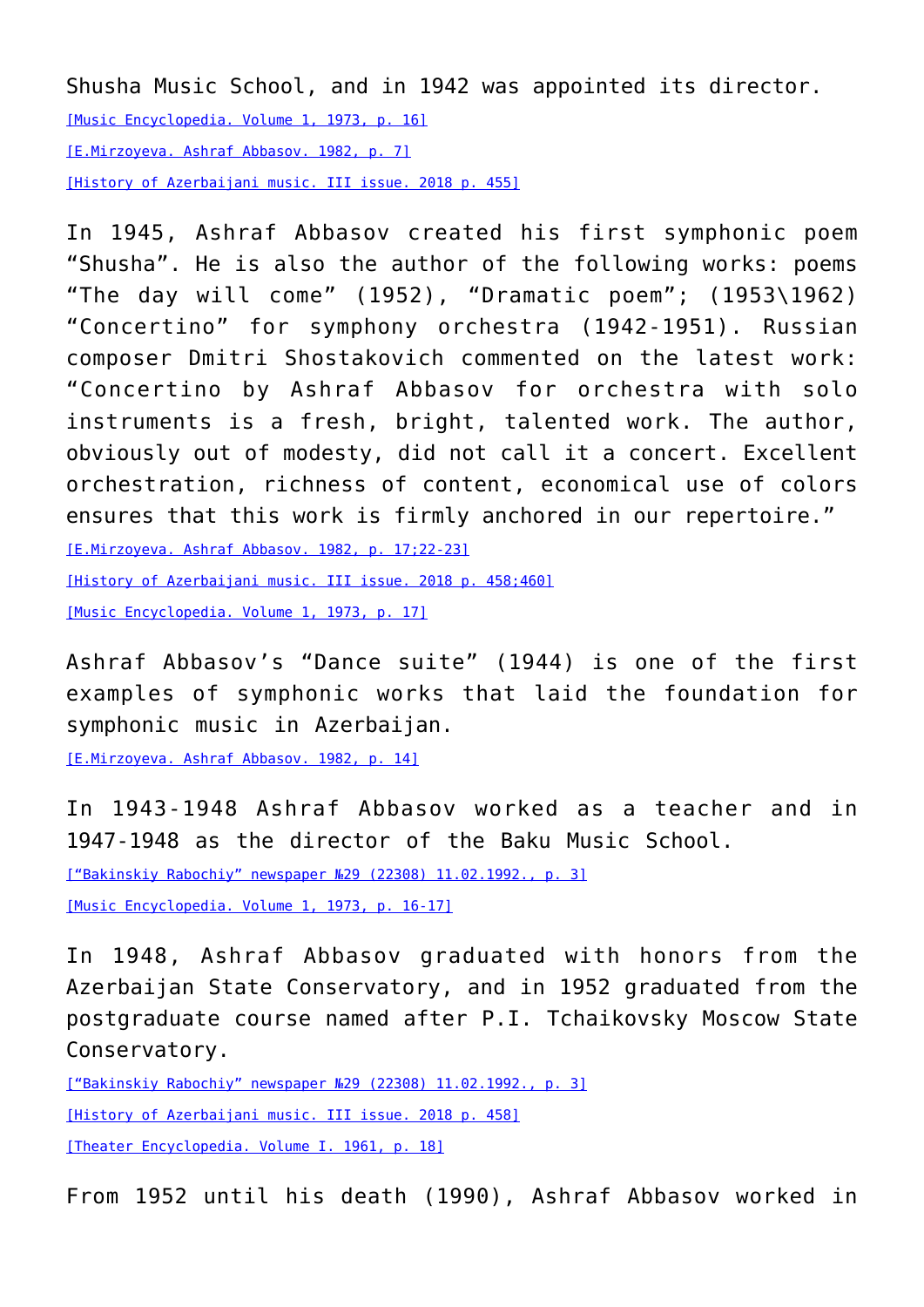various positions at the Azerbaijan State Conservatory – as a teacher (1952), associate professor (1954), rector (1953-1957), head of department (1957-1972) and professor (1968/1969) of the Composition Department.

[\["Bakinskiy Rabochiy" newspaper №29 \(22308\) 11.02.1992., p. 3\]](https://qarabag.com/wp-content/uploads/2022/06/Бакинский-рабочий.pdf) [\[Music Encyclopedia. Volume 1, 1973, p. 17\]](https://qarabag.com/wp-content/uploads/2022/06/Muzykalnaya_entsiklopedia_t_1.pdf) [\[E.Mirzoyeva. Ashraf Abbasov. 1982, p. 12\]](https://qarabag.com/wp-content/uploads/2022/06/мирзоева-2.pdf)

In 1951, Ashraf Abbasov dedicated a poem to the memory of his teacher Uzeyir Hajibeyov, and in 1952 Ashraf Abbasov was awarded the title of Candidate of Art Criticism for his research work – "Opera "Koroglu" by Uzeyir Hajibeyov". Consequently, Ashraf Abbasov became the first candidate of art criticism in the field of musicology in Azerbaijan.

[\[History of Azerbaijani music. III issue. 2018 p. 457;461\]](https://qarabag.com/wp-content/uploads/2022/06/Azərbaycan-musiqi-tarixi.pdf) [\[Music Encyclopedia. Volume 1, 1973, p. 16-17\]](https://qarabag.com/wp-content/uploads/2022/06/Muzykalnaya_entsiklopedia_t_1.pdf) [\[E.Mirzoyeva. Ashraf Abbasov. 1982, p. 12\]](https://qarabag.com/wp-content/uploads/2022/06/мирзоева-2.pdf)

In 1965, Ashraf Abbasov wrote the first Azerbaijani children's ballet "Gypsy girl" (1965), based on the novel of the same name by Azerbaijani writer [Suleyman Sani Akhundov.](https://qarabag.com/one-of-the-founders-of-azerbaijani-childrens-literature-a-native-of-shusha-suleyman-sani-akhundov/)

[\["Bakinskiy Rabochiy" newspaper №29 \(22308\) 11.02.1992., p. 3\]](https://qarabag.com/wp-content/uploads/2022/06/Бакинский-рабочий.pdf)

[\[History of Azerbaijani music. III issue. 2018 p. 480\]](https://qarabag.com/wp-content/uploads/2022/06/Azərbaycan-musiqi-tarixi.pdf)

[\[E.Mirzoyeva. Ashraf Abbasov. 1982, p. 13;25\]](https://qarabag.com/wp-content/uploads/2022/06/мирзоева-2.pdf)

Ashraf Abbasov is the author of the musical comedies "You can't be mine" (1963), "In the Arms of the mountains" (1970) and "My yard is my life" (1977). He composed romances based on the works of prominent Azerbaijani poets: "I am fascinated by you" (Molla Panah Vagif), "I love you" (Mikayil Mushfig) and "Oh, Fuzuli" (Muhammad Fuzuli), etc.

[\[E.Mirzoyeva. Ashraf Abbasov. 1982, p. 48-49-50\]](https://qarabag.com/wp-content/uploads/2022/06/мирзоева-2.pdf) [\["Bakinskiy Rabochiy" newspaper №29 \(22308\) 11.02.1992., p. 3\]](https://qarabag.com/wp-content/uploads/2022/06/Бакинский-рабочий.pdf)

In 1963, Ashraf Abbasov was awarded the title of Honored Artist, and in 1990 was awarded the title of People's Artist of the Azerbaijan SSR. He was awarded the Order of the "Badge of Honor", the Patriotic War II degree (1985) and Honorary